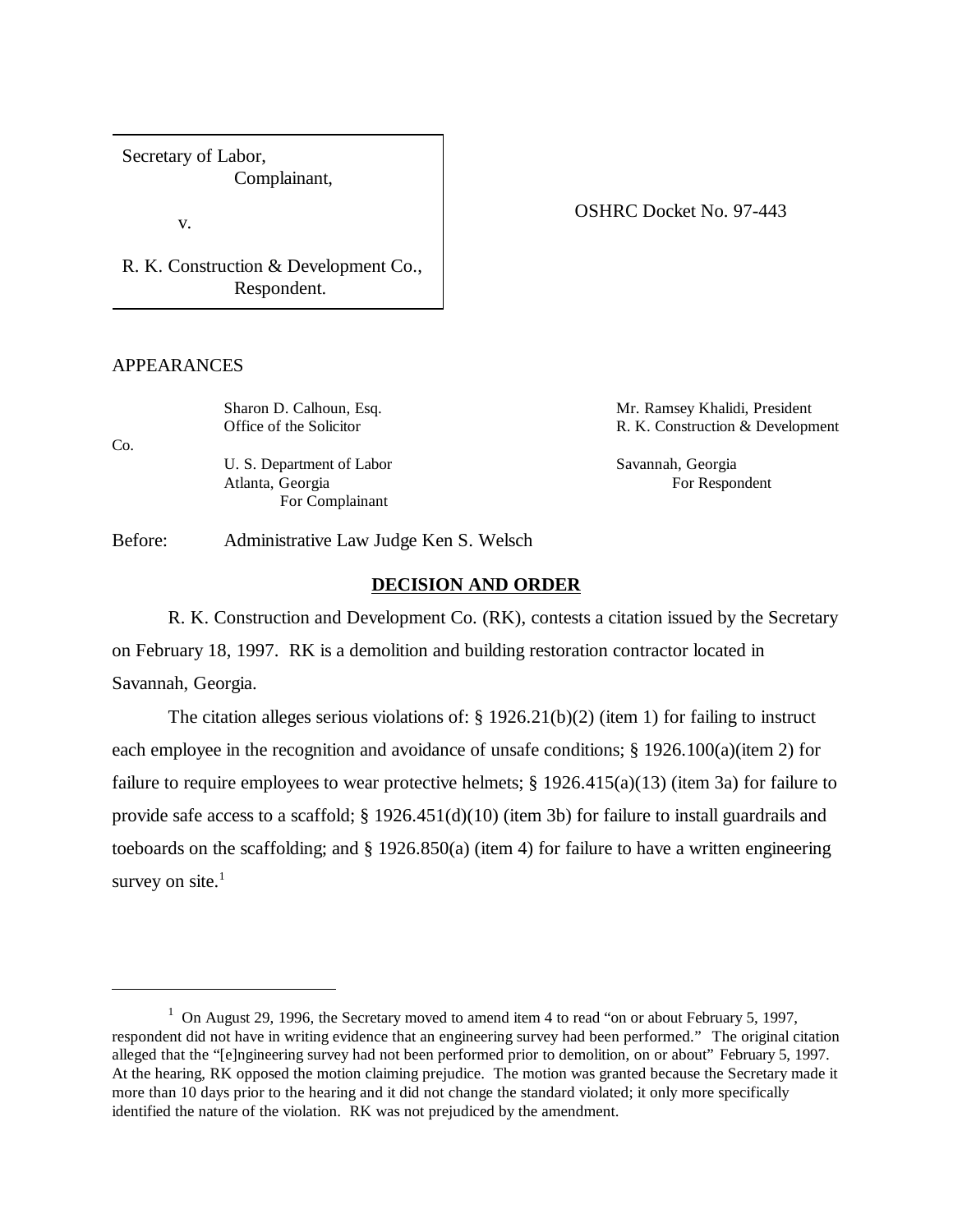RK, represented *pro se* by its president Ramsey Khalidi contests each item and the Secretary's proposed penalties.<sup>2</sup>

The hearing was held September 11, 1997, in Savannah, Georgia. The citation is affirmed and penalties reduced.

### Background

On February 5, 1997, Occupational Safety and Health Administration (OSHA) compliance officer Lewis Ramirez was driving west on Oglethorpe Street in Savannah, Georgia, approaching Barnard Street. Ramirez observed a building undergoing demolition at the corner of Oglethorpe and

Barnard (Tr. 52-53). Ramirez saw employees working on a scaffold on the top floor of the 3 story building, approximately 25 feet above the ground. Believing that the employees were exposed to a fall hazard, Ramirez stopped and conducted an inspection of the worksite (Tr. 53- 54).

RK was incorporated in 1989 as a family-owned business engaged in renovation and demolition work on commercial and residential projects in the Savannah area (Tr. 32-33).

In January 1997, Telefair Academy of Arts, the owner of a building in question, hired RK to finish the demolition of the existing building. Telefair had initially hired another contractor to perform the demolition, but for reasons unknown had fired that contractor after a period of five or six weeks. RK had been working on the demolition of the building for approximately three weeks at the time of the inspection (Tr. 34, 38, 43-44).

The building was built in 1925 or 1926 and was used as a furniture store for most of its history. The building was abandoned and subsequently purchased by Telefair, who eventually razed the building to make way for a new museum. A 1984 survey of the building described it as "a 3-story, yellow brick building measuring 56 feet wide by 89 feet deep and 49 feet high. Each floor has a little under 5,000 square feet (gross) or about 15,000 square feet total" (Exh. R-1).

By February 5, 1997, the roof of the building had been removed and RK was in the process of knocking down the walls on the third floor. Seven RK employees were on the site. Darryl Richardson was the foreman. He was not present at the beginning of Ramirez's inspection.

 $2$  At the hearing, the Secretary amended the proposed penalties because of OSHA's inadvertent failure to give a ten percent credit for history (Tr. 17).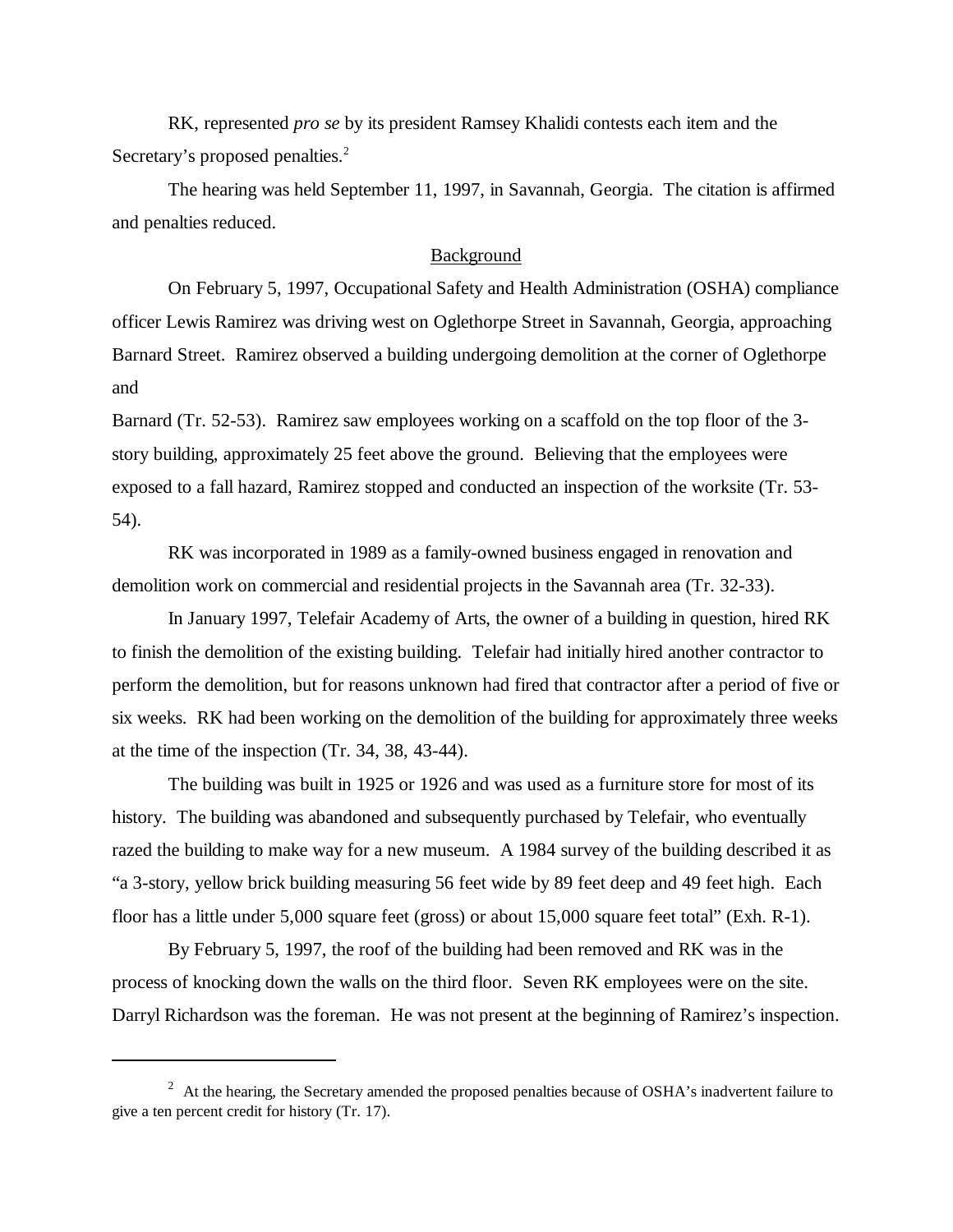William Sellers was the assistant foreman. He was observing the demolition work at the time of the inspection. Three employees were on the scaffold on the third floor, and two employees were on the ground picking up debris (Tr. 62).

#### Discussion

The Secretary has the burden of proving a violation of a safety standard by a preponderance of the evidence. It must show that (1) the cited standard applies to the alleged condition; (2) the terms of the standard were not complied with; (3) employees were exposed to or had access to the violative condition; and (4) the employer knew or could have known of the violative condition with the exercise of reasonable diligence. *Seibel Modern Mfg. & Welding Corp.,* 15 BNA OSHC 1218, 1221-22 (No. 88-821, 1991).

# Item 1: Alleged Serious Violation of § 1926.21(b)(2)

The citation alleges that "employees had not been instructed on the hazards associated with their work, including but not limited to guardrails, scaffolds, and personal protective equipment." Section 1926.21(b)(2) requires that:

> *Employee responsibility.* (2) The employer shall instruct each employee in the recognition and avoidance of unsafe conditions and the regulations applicable to his work environment to control or eliminate any hazards or other exposure to illness or injury.

In determining the scope of an employer's duty under a broadly worded standard such as § 1926.21(b), an employer may reasonably be expected to conform its safety program to any known duties and must include those measures for detecting and correcting hazards that a reasonably prudent employer similarly situated would adopt. *Northwood Stone and Asphalt, Inc.,* 16 BNA OSHA 2097 (No. 91-3409, 1994), *aff'd* 82 F.3d 418 (Sixth Cir. 1996), *Pressure Concrete Constr. Co.,* 15 BNA OSHC 2011 (No. 90-2668, 1992). Section 1926.21(b)(2) contains no additional requirement that an employer effectuate required instructions; the failure to comply with a safety rule cannot establish a violation of § 1926.21(b)(2). *Dravo Engineers and Constructors,* 11 BNA OSHC 2010 (No. 81-748, 1984). "An employer complies with section  $1926.21(b)(2)$  when it instructs employees about the hazards they may encounter on the job and the regulations applicable to those hazards." *L & M Lignos Enterprises,* 17 BNA OSHC 1066, 1067 (No. 92-1746, 1995). The Review Commission has held that an employer must instruct its employees in the recognition and avoidance of those hazards of which a reasonably prudent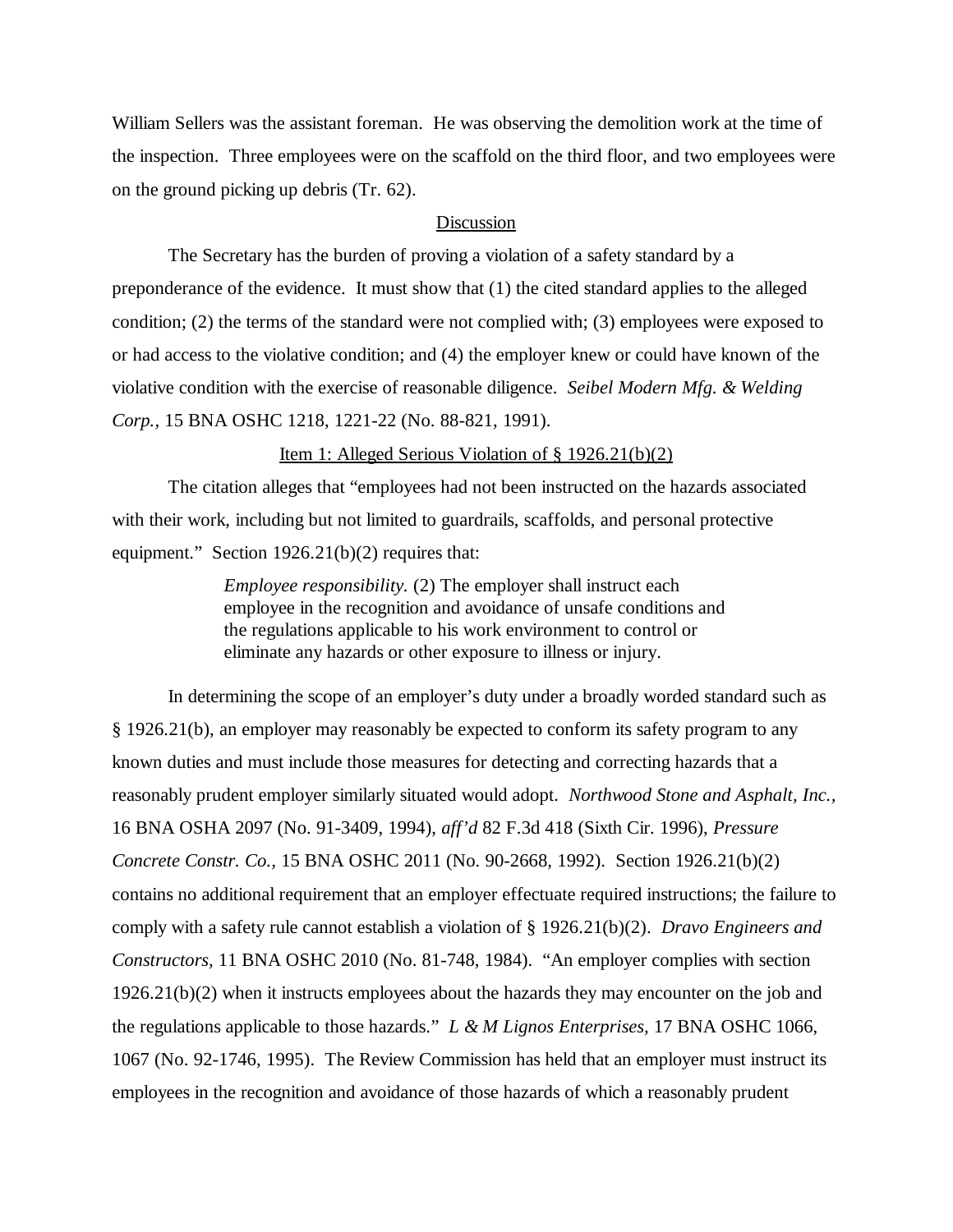employer would have been aware. Training by former employers does not fulfil this requirement. *Supermason Enterprises, Inc.,* 16 BNA OSHC 1446, 1448 (No. 92-2235, 1993). The standard requires training be given to all employees whether or not they are out of union halls and regardless of how experienced they are.

Ramirez determined through employee interviews that RK had a safety program, albeit an inadequate one. Employees were not trained in the recognition of hazards to which they were routinely exposed. They were not aware of OSHA's requirements for safe access to scaffolds, guardrails on scaffolds, or an engineering survey (Tr. 86-87).

RK president Ramsey Khalidi explained RK's approach to safety training (Tr. 221):

I will agree that I do not recite the hazards out of the OSHA book; but it's sort of seat of the pants. We do know the law about five and ten feet; but we cannot tell that to all the employees. We simply say you do this, you do that. This is what we want you to do. This is the safe way to do it.

RK called several of its employees as witnesses. They gave conflicting testimony regarding RK's safety program. Edward Byrd testified that he had never attended a safety meeting in the two years he had worked for RK. Byrd said that his safety training consisted of being told "to wear a hard had. Wear gloves. And just be careful, you know, and be particular, you know, what I do" (Tr. 166).

Robert Davis, who had worked for RK for 8 to 10 years at the time of the hearing, said that he had "attended a couple" of safety meetings at RK during that time (Tr. 155). Davis's description of RK's safety program focused on the requirements for wearing hard hats, gloves, and safety goggles (Tr. 149).

Glen Roberts described himself as a "semi-supervisor" for RK (Tr. 171). Roberts stated that RK held safety meetings every other Monday during a project (Tr. 178). He could not recall specifically what was discussed during the meetings, but he did know that "OSHA was mentioned" (Tr. 181-182). When asked about RK's safety program, Roberts reiterated the requirement to wear hard hats, gloves, and boots (Tr. 178).

None of the employee witnesses mentioned safety training in the recognition and avoidance of fall hazards. The employees were unaware of OSHA's requirements regarding scaffolds. As will be discussed in the sections addressing items 3a and 3b, the scaffold was not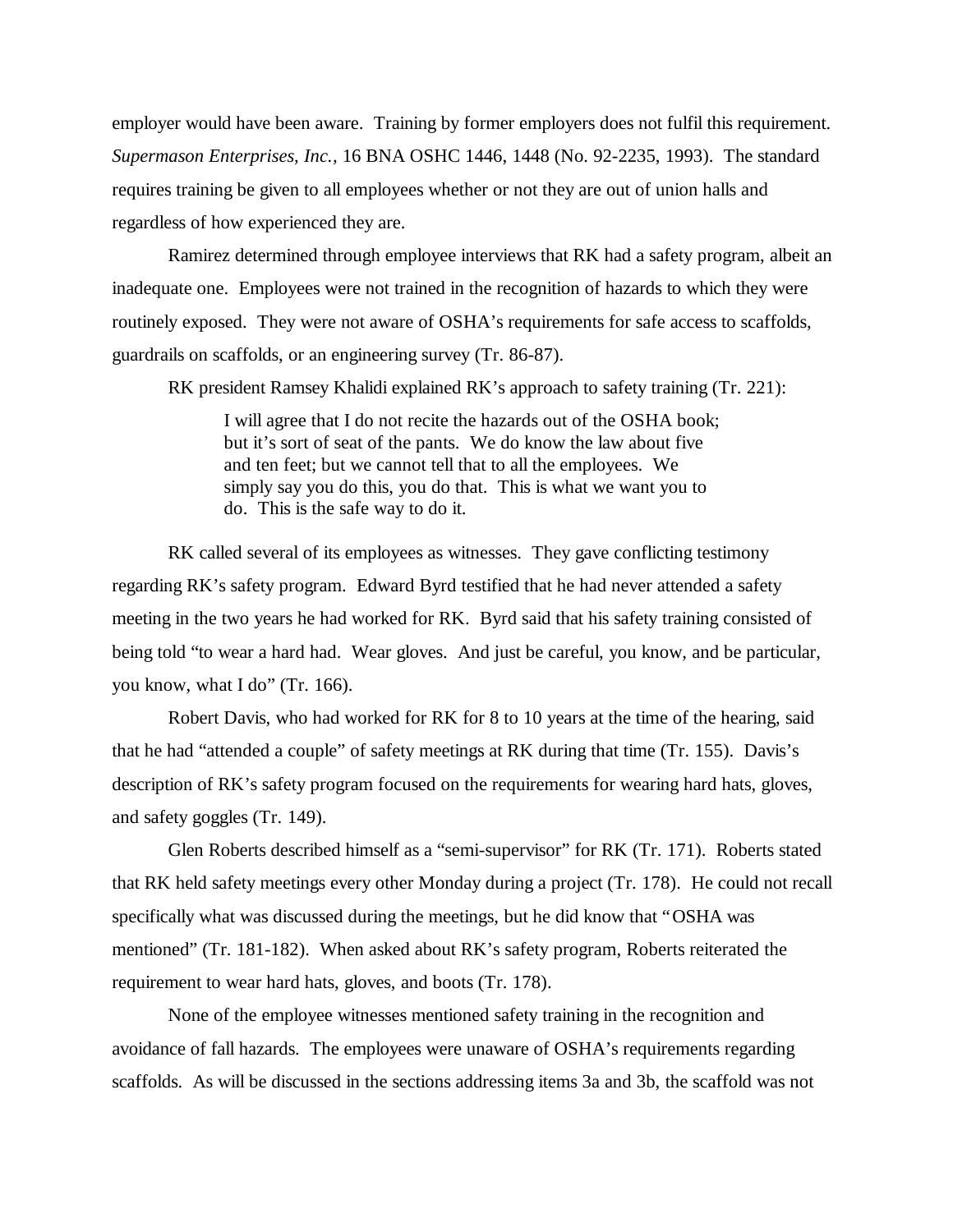equipped with a ladder or guardrails. None of the employees, including Darryl Richardson, the foreman, believed the scaffold was unsafe or in noncompliance with OSHA standards (Tr. 192, 196).

The Secretary has established that RK violated § 1926.21(b)(2). RK's employees were not trained in the recognition and avoidance of falling hazards. RK's work consists of demolition and building renovation. As such, its employees are routinely exposed to falls. The violation is serious.

## Item 2: Alleged Serious Violation of § 1926.100(a)

The citation alleges that employees exposed to overhead hazards were not wearing hard hats. Section 1926.100(a) requires that:

> Employees working in areas where there is a possible danger of head injury from impact, or from falling or flying objects, or from electrical shock and burns, shall be protected by protective helmets.

RK stipulates that "its employees were on the job site without hard hats on, at the time of the inspection" (Jt. Prehearing Report; Tr. 13). Ramirez observed three employees on the thirdfloor scaffold without hard hats on. Robert Davis was on the ground picking up debris without a hard hat. Ramirez observed the employees without hard hats for 15 to 30 minutes.

Only Davis was exposed to overhead falling objects. He testified that he went back to work after lunch, not realizing that he had forgotten to put his hard had on. When he did realize it was missing, he went to RK's van to retrieve it, but the van was gone (Tr. 151). Davis looked in RK's other van for a hard hat, but was unable to find one. Then, Davis stated, "I just went back to work" (Tr. 152). Davis worked on the ground sorting out bricks for 15 to 20 minutes without wearing a hard hat (Tr. 152).

In order to show employee exposure, the Secretary must prove that employees have been, are, or will be in the "zone of danger" either during their assigned working duties, their personal comfort activities while on the jobsite, or their movement along normal routes of ingress to or egress from their assigned workplaces. *Kaspar Electroplating Corp.,* 16 BNA OSHC 1517 (No. 90-2866, 1993). The Secretary must show either actual exposure or that it was foreseeable that they would have access to the violative conditions. *Phoenix Roofing, Inc.,* 17 BNA OSHC 1076, 1079 (No. 90-2148, 1995). The test for determining whether employees are exposed to a hazard is whether it is "reasonably predictable" that employees would be in the zone of danger created by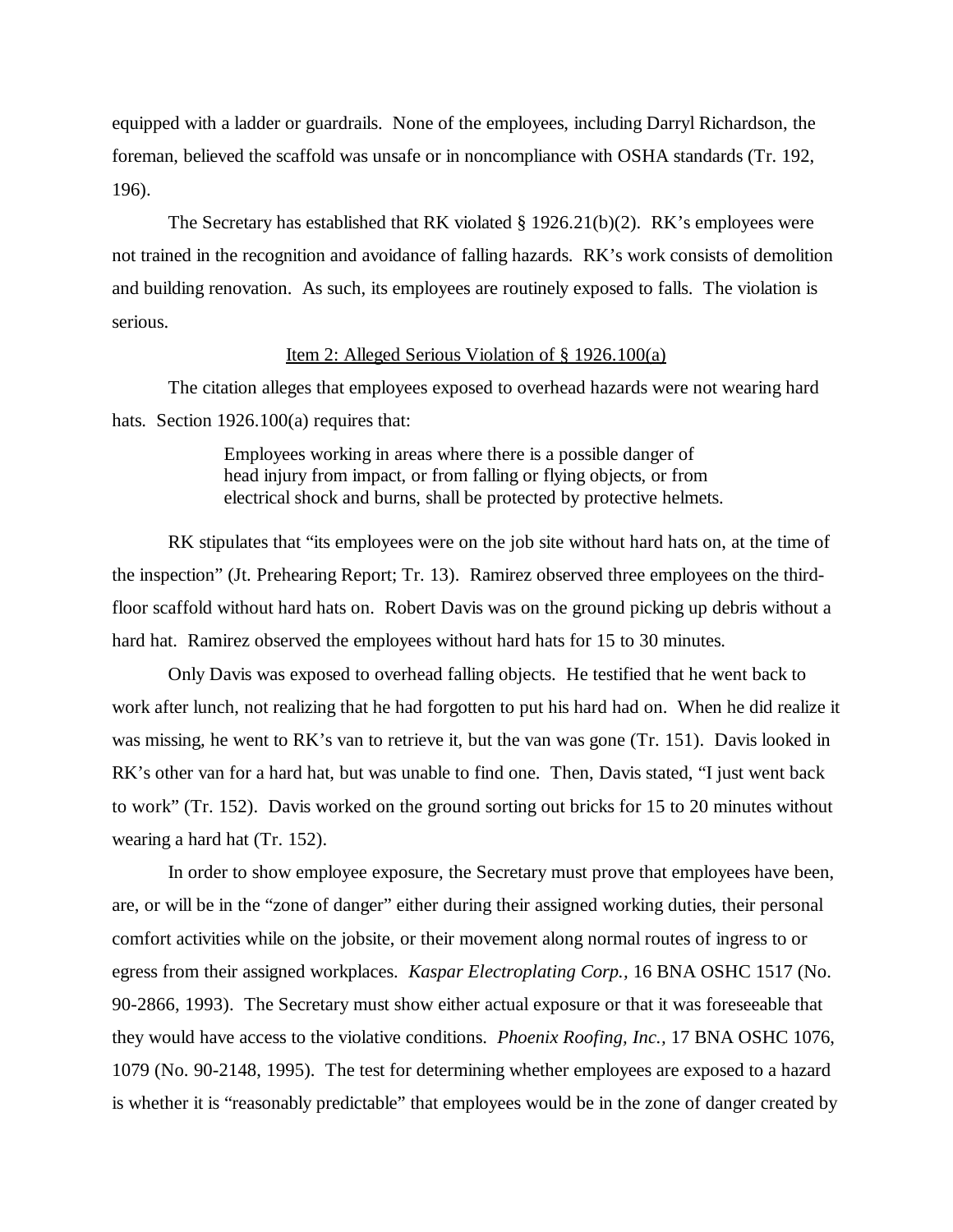a noncomplying condition. *Kokosing Constr Co.,* 17 BNA OSHC 1869, 1870 (No. 92-2596, 1996); *RGM Constr Co.,* 17 BNA OSHC 1229 (No. 91-2107, 1995). The employees on the scaffolding were not shown to be in the zone of danger.

When a supervisory employee has actual or constructive knowledge of the violation conditions, knowledge is imputed to the employer and the Secretary satisfies her burden of proving knowledge without having to demonstrate any inadequacy or defect in the employer's safety program. *Dover Elevator Co.,* 16 BNA OSHC 1281, 1286 (No. 91-862, 1993). "Because corporate employers can only obtain knowledge through their agents, the actions and knowledge of supervisory personnel are generally imputed to their employers, and the Secretary can make a prima facie showing of knowledge by proving that a supervisory employee knew of or was responsible for the violation." *Todd Shipyards Corp.*, 11 BNA OSHC 2177, 2179 (No. 77-1598, 1984). *See also Dun Par Engineered Form Co.,* 12 BNA OSHC 1962 (No. 82-928). The record establishes a serious violation. Davis was exposed to overhead falling objects. The assistant supervisor, Sellers, was watching Davis work.

### Item 3a: Alleged Violation of  $\S$  1926.451(a)(13)

The citation alleges that "employees were working from a scaffold which had no ladder or stairway for access or exit." Section  $1926.451(a)(13)$  provides that:

An access ladder or equivalent safe access shall be provided.

Ramirez observed employees leaving the scaffold by climbing down the cross-bracing (Exhs. C-6, C-7; Tr. 69-70). RK argues that the scaffold had built-in ladders. The ladder RK submits was built-in is on a separate scaffold from the one the employees were descending, and it was inaccessible due to the way the scaffolds were configured (Exh. C-10; Tr. 136-137).

No safe access was provided to the scaffold the employees were using. The Secretary has established a serious violation.

## Item 3b: Alleged Violation of  $\S 1926.451(d)(10)$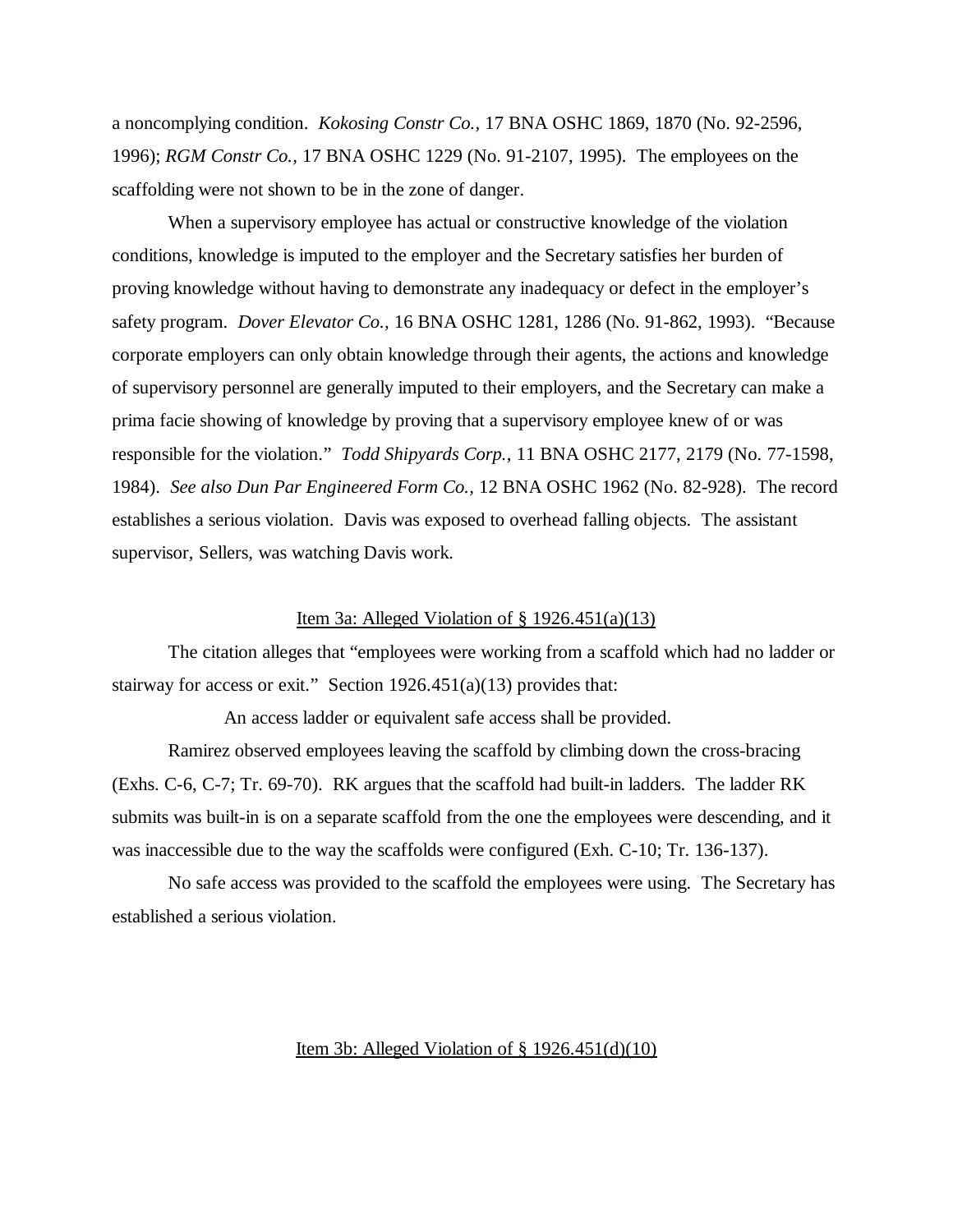The citation alleges that "standard guardrails and toeboards were not provided at the open sides of scaffolds." Section 1926.451(d)(10) provides in pertinent part that tubular welded frame scaffolds have:

> Guardrails made of lumber, not less than 2x4 inches . . . , and approximately 42 inches high, with a midrail of 1x6 inch lumber . . . and toeboards shall be installed at all open sides and ends on all scaffolds more than 10 feet above the ground or floor.

There is no dispute that the scaffolding did not have guardrails and employees were not protected by safety lines. Ramirez observed three employees standing on the scaffolding (Exhs. C-8, C-9, C-10; Tr. 55, 73). The three employees were standing approximately 2 to 3 feet from the edge of the building which was approximately 27 feet above the ground level (Tr. 75). The scaffolding was less than 10 feet high from the floor level (Tr. 132, 134). The scaffold was 2 to 3 feet from the wall that the employees were tearing down (Tr. 125).

RK argues that the standard does not apply because the scaffold was less than 10 feet above the floor. The standard, however, requires that all open sides be guarded on scaffolds more than 10 feet above the *ground* or floor. The scaffolding was 27 feet above the ground level and close to the edge of the building. The employees were demolishing the wall which protected them from exposure to the edge. As evident by the photographs, there were openings in the wall from the large windows. There was no protection afforded employees from possible fall to the ground. The cross bracing of the scaffolding is not sufficient protection and cannot be substituted for standard guardrails.

Therefore, a serious violation of  $\S 1926.451(d)(10)$  is established.

## Item 4: Alleged Violation of  $\S 1926.850(a)$

The citation alleges that RK "did not have in writing evidence that an engineering survey had been performed." Section 1926.850(a) provides that:

> Prior to permitting employees to start demolition operations, an engineering survey shall be made, by a competent person, of the structure to determine the condition of the framing, floors, and walls, and possibility of unplanned collapse of any portion of the structure. Any adjacent structure where employees may be exposed shall also be similarly checked. The employer shall have in writing evidence that such a survey has been performed.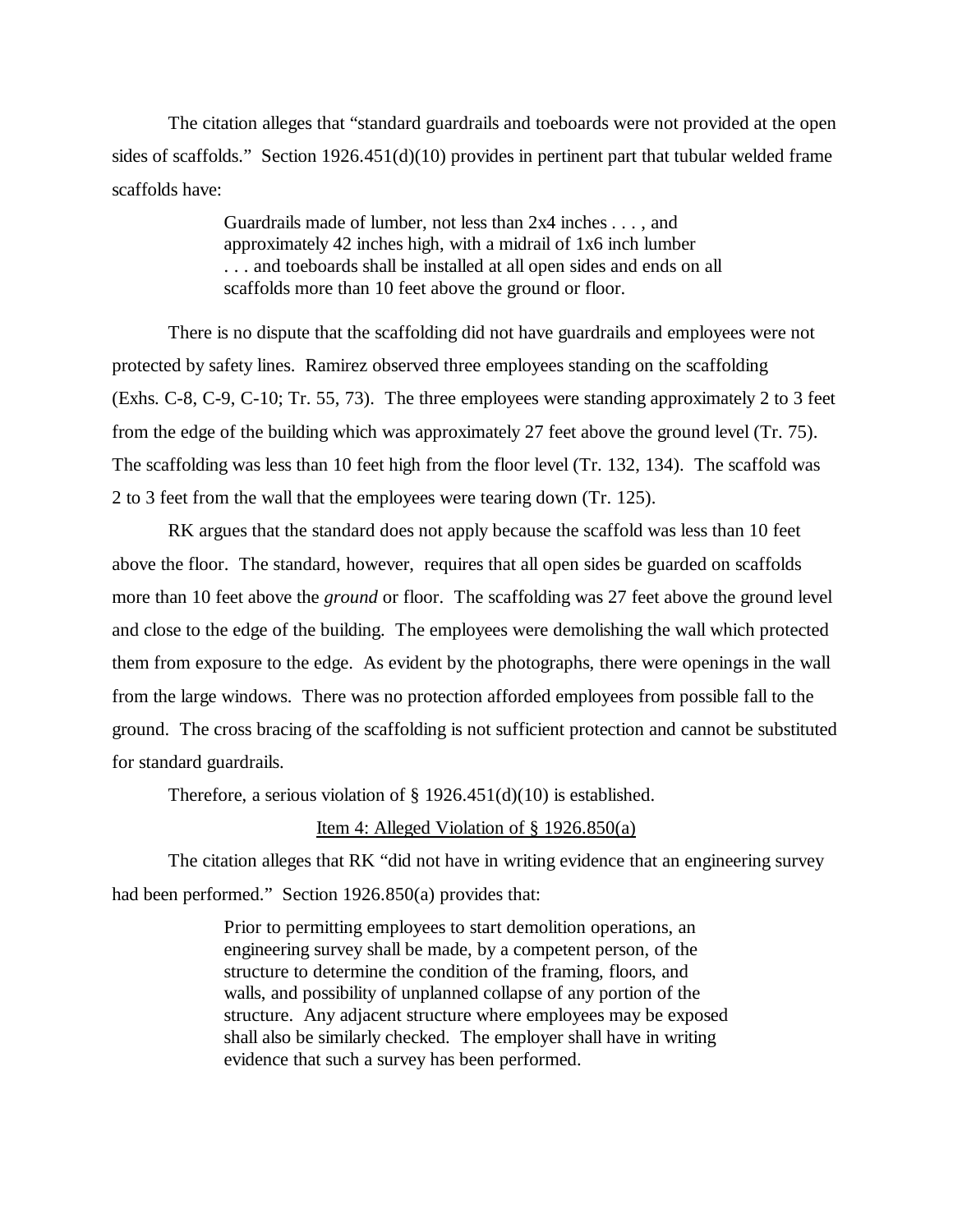The facts are not in dispute. At the time of the inspection, RK did not have a engineering survey for its demolition of the Oglethorpe and Barnard streets building (Tr. 36). After the inspection, RK contracted with Construction Consulting Services who performed a survey on February 8, 1997, three days after Ramirez conducted his inspection (Exh. R-2; Tr. 146). Upon contacting the architects of the project, RK was provided a survey on April 14, 1997, which had been performed in July 13, 1984 (Exh. R-1). There is no evidence that the July 13, 1984, document was an engineering survey as contemplated by the standard. It was over ten years old and would be deficient in identifying structural weakness in the building. RK had not consulted this document prior to beginning its demolition work.

There was no survey in the possession of RK at the time of the OSHA inspection. It was not aware of any surveys or the requirement to have such a survey. RK had been working on the demolition of the building for three weeks prior to the inspection without an engineering survey.

Accordingly, a serious violation of § 1926.850(a) is established.

#### Penalty Determination

The Commission is the final arbiter of penalties in all contested cases. Under  $\S 17(i)$  of the Act, in determining the appropriate penalty, the Commission is required to find and give "due consideration" to (1) the size of the employer's business, (2) the gravity of the violation, (3) the good faith of the employer, and (4) the history of previous violations. The gravity of the violation is the principal factor to be considered.

RK employed fewer than 25 employees. RK had no history of OSHA violations for the previous 3 years. RK established its good faith at the hearing. Its president, Ramsey Khalidi, evinced a sincere willingness to provide a safe workplace for his employees. RK is a small, family-operated business with long-time employees in a business known for quick turnover.

Ramirez testified that the gravity of item 1, a violation of  $\S 1926.21(b)(1)$ , was of low severity and lessor probability. He based this assessment on the grounds that RK had no history of accidents and that it did have a safety program. A penalty of \$450.00 is assessed.

Item 2, a violation of § 1926.100(a), concerns the hard hats. While the Secretary alleged that 4 employees were exposed to overhead falling objects, the record establishes that only one employee was exposed for a relatively short period of time. A penalty of \$800.00 is assessed.